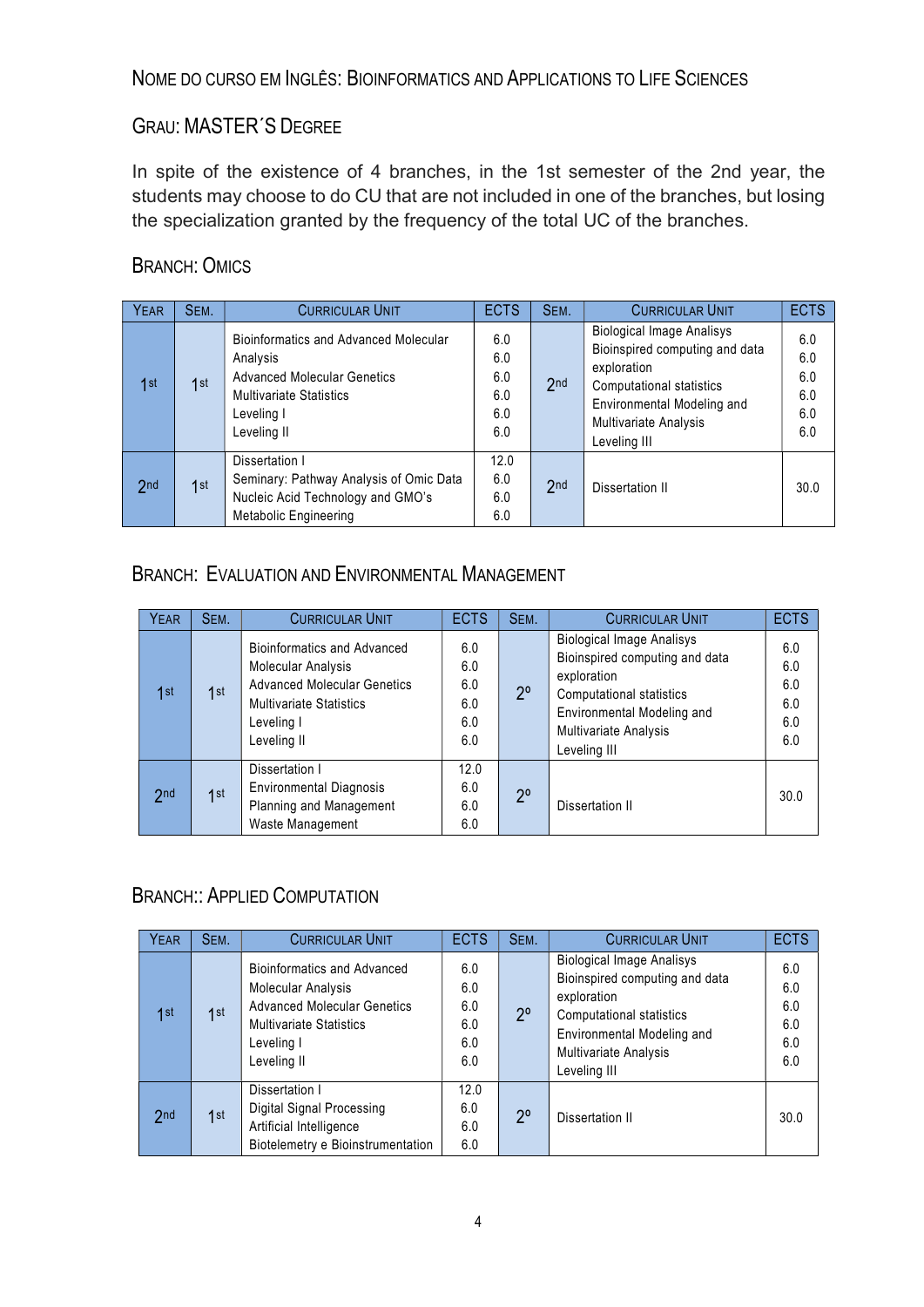### BRANCH: BIOSTATISTICS

| <b>YEAR</b>     | SEM.                | <b>CURRICULAR UNIT</b>                                                                                                                              | <b>ECTS</b>                            | SEM.        | <b>CURRICULAR UNIT</b>                                                                                                                                                                             | <b>ECTS</b>                            |
|-----------------|---------------------|-----------------------------------------------------------------------------------------------------------------------------------------------------|----------------------------------------|-------------|----------------------------------------------------------------------------------------------------------------------------------------------------------------------------------------------------|----------------------------------------|
| 1st             | 1st                 | Bioinformatics and Advanced Molecular Analysis<br><b>Advanced Molecular Genetics</b><br><b>Multivariate Statistics</b><br>Leveling I<br>Leveling II | 6.0<br>6.0<br>6.0<br>6.0<br>6.0<br>6.0 | $2^{\circ}$ | <b>Biological Image Analisys</b><br>Bioinspired computing and<br>data exploration<br><b>Computational statistics</b><br>Environmental Modeling and<br><b>Multivariate Analysis</b><br>Leveling III | 6.0<br>6.0<br>6.0<br>6.0<br>6.0<br>6.0 |
| 2 <sub>nd</sub> | 1st                 | Dissertation I<br>Option EST<br>Option EST<br>Option EST                                                                                            | 12.0<br>6.0<br>6.0<br>6.0              | $2^{\circ}$ | Dissertation II                                                                                                                                                                                    | 30.0                                   |
|                 | Opção<br><b>EST</b> | Advanced Topics in Multivariate Statistics<br><b>Applied Biostatistics</b><br><b>Bayesian Statistics</b><br><b>Generalized Linear Models</b>        |                                        |             |                                                                                                                                                                                                    |                                        |

## LEVELING | AND ||

| <b>AREA</b> | <b>CURRICULAR UNIT</b>                                                                      | <b>ECTS</b> | AREA | <b>CURRICULAR UNIT</b>                                                                                                                                                                                                              | <b>ECTS</b> |
|-------------|---------------------------------------------------------------------------------------------|-------------|------|-------------------------------------------------------------------------------------------------------------------------------------------------------------------------------------------------------------------------------------|-------------|
| A           | Biotechnology<br><b>General Genetics</b><br><b>Bioinformatics and Molecular</b><br>Analysis | 6.0         | B    | Cell Biology<br><b>Fundaments of Biology</b><br>Microbiology<br>Biochemistry<br>Cell Physiology<br>Applied Ecology<br><b>Evolution and Biodiversity</b><br>Ecotoxicology<br><b>Environmental Impact Assessment</b><br>Global Change | 6.0         |
|             | Programming fundamentals<br>Introduction to Web Development                                 | 6.0         | D    | <b>Modelling and Numerical</b><br>Simulation of Biological Systems<br><b>Statistical Mechanics</b><br><b>Fields and Radiation</b>                                                                                                   | 6.0         |

# LEVELING III

| AREA | <b>CURRICULAR UNIT</b>                                                                                                       | <b>ECTS</b>              | AREA | <b>CURRICULAR UNIT</b>                                                                                                                                                  | <b>ECTS</b> |
|------|------------------------------------------------------------------------------------------------------------------------------|--------------------------|------|-------------------------------------------------------------------------------------------------------------------------------------------------------------------------|-------------|
| A    | Quantitative and Population Genetics<br>Molecular Genetics Evolutionary and<br>Comparative<br><b>Genomics and Proteomics</b> | 6.0                      | B    | Pollution and Environmental<br>Quality<br>Ecotechnology<br>Water and Wastewater<br>Treatment<br>Urban and Industrial Metabolism<br>Landscape Ecology<br>Cell Physiology | 6.0         |
| C    | Algorithms and Data Structures<br>Advanced programming<br>Database Fundaments<br>Python Programming                          | 6.0<br>3.0<br>3.0<br>3.0 | D    | <b>Computational Physics: Monte</b><br>Carlo and Molecular Dynamics                                                                                                     | 6.0         |